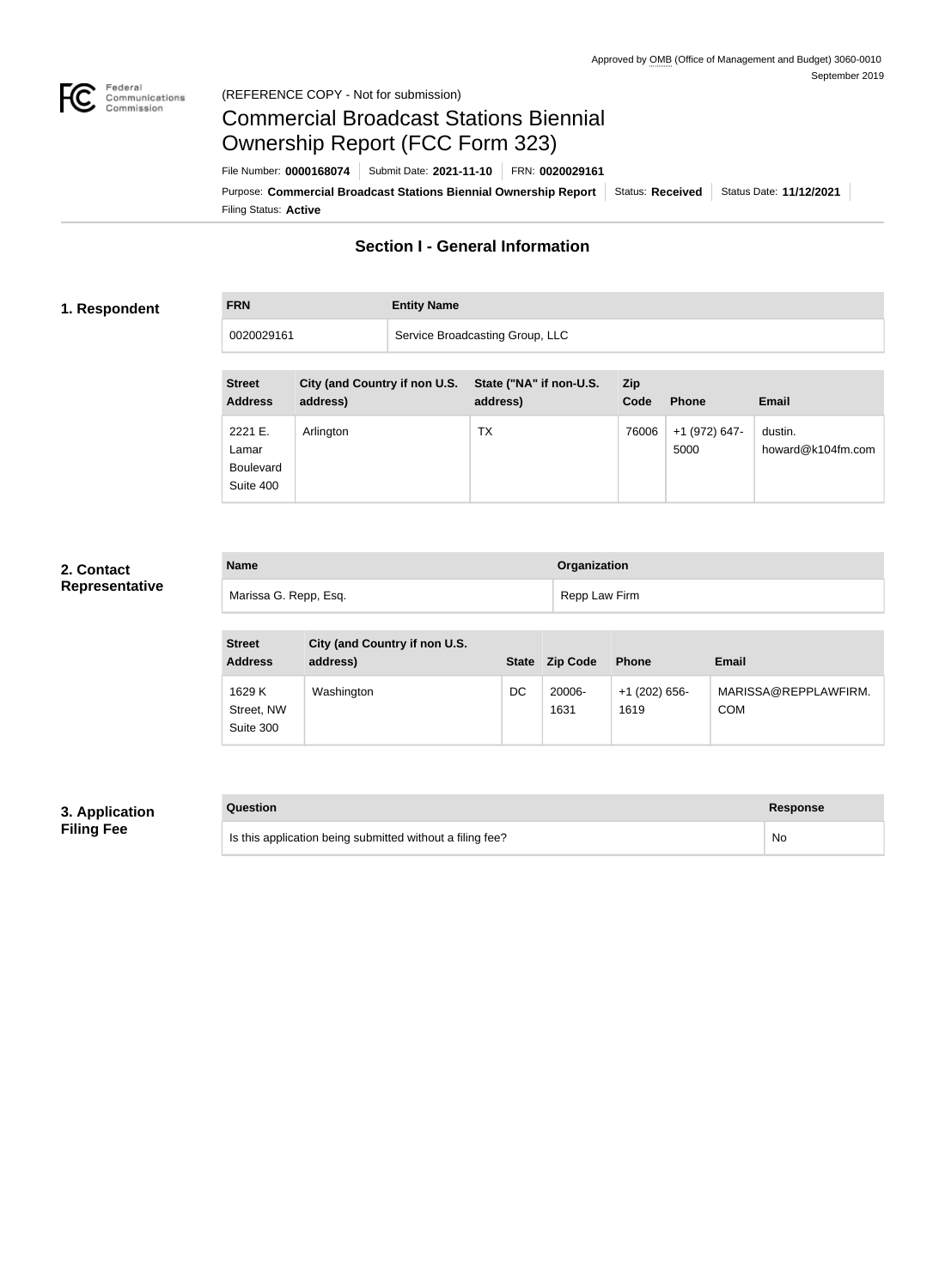| <b>Fees</b> | <b>Application Type</b> | <b>Form Number</b> | <b>Fee Code</b> | Quantity               | <b>Fee Amount</b> | <b>Subtotal</b> |
|-------------|-------------------------|--------------------|-----------------|------------------------|-------------------|-----------------|
|             | Biennial                | Form 323           | <b>MAR</b>      | $\sqrt{2}$<br><u>_</u> | 85                | \$170.00        |
|             |                         |                    |                 |                        | Total             | \$170.00        |

## **4. Nature of Respondent**

| (a) Provide the following information about the Respondent: |                           |
|-------------------------------------------------------------|---------------------------|
| <b>Relationship to stations/permits</b>                     | Licensee                  |
| <b>Nature of Respondent</b>                                 | Limited liability company |

**(b) Provide the following information about this report:**

| <b>Purpose</b> | Biennial                                                                                                                                                                               |
|----------------|----------------------------------------------------------------------------------------------------------------------------------------------------------------------------------------|
| "As of" date   | 10/01/2021                                                                                                                                                                             |
|                | When filing a biennial ownership report or validating<br>and resubmitting a prior biennial ownership report, this<br>date must be Oct. 1 of the year in which this report is<br>filed. |

## **5. Licensee(s) and Station(s)**

## **Respondent is filing this report to cover the following Licensee(s) and station(s):**

| Licensee/Permittee Name         | <b>FRN</b> |
|---------------------------------|------------|
| Service Broadcasting Group, LLC | 0020029161 |

| Fac. ID No. | <b>Call Sign</b> | <b>City</b>    | <b>State</b> | <b>Service</b> |
|-------------|------------------|----------------|--------------|----------------|
| 9747        | <b>KRNB</b>      | <b>DECATUR</b> | TX           | FM             |
| 59702       | KKDA-FM          | <b>DALLAS</b>  | <b>TX</b>    | <b>FM</b>      |

## **Section II – Biennial Ownership Information**

**1. 47 C.F.R. Section 73.3613 and Other Documents**

Licensee Respondents that hold authorizations for one or more full power television, AM, and/or FM stations should list all contracts and other instruments set forth in 47 C.F.R. Section 73.3613(a) through (c) for the facility or facilities listed on this report. In addition, attributable Local Marketing Agreements (LMAs) and attributable Joint Sales Agreements (JSAs) must be disclosed by the licensee of the brokering station on its ownership report. If the agreement is an attributable LMA, an attributable JSA, or a network affiliation agreement, check the appropriate box. Otherwise, select "Other." Non-Licensee Respondents, as well as Licensee Respondents that only hold authorizations for Class A television and/or low power television stations, should select "Not Applicable" in response to this question.

| Document Information                            |                                                   |  |
|-------------------------------------------------|---------------------------------------------------|--|
| Description of contract or instrument           | Regulations of Service Broadcasting Group GP, LLC |  |
| Parties to contract or instrument               | Service Broadcasting Group GP, LLC                |  |
| Date of execution                               | 05/2000                                           |  |
| Date of expiration                              | No expiration date                                |  |
| <b>Agreement type</b><br>(check all that apply) | Other<br><b>Agreement Type: Regulations</b>       |  |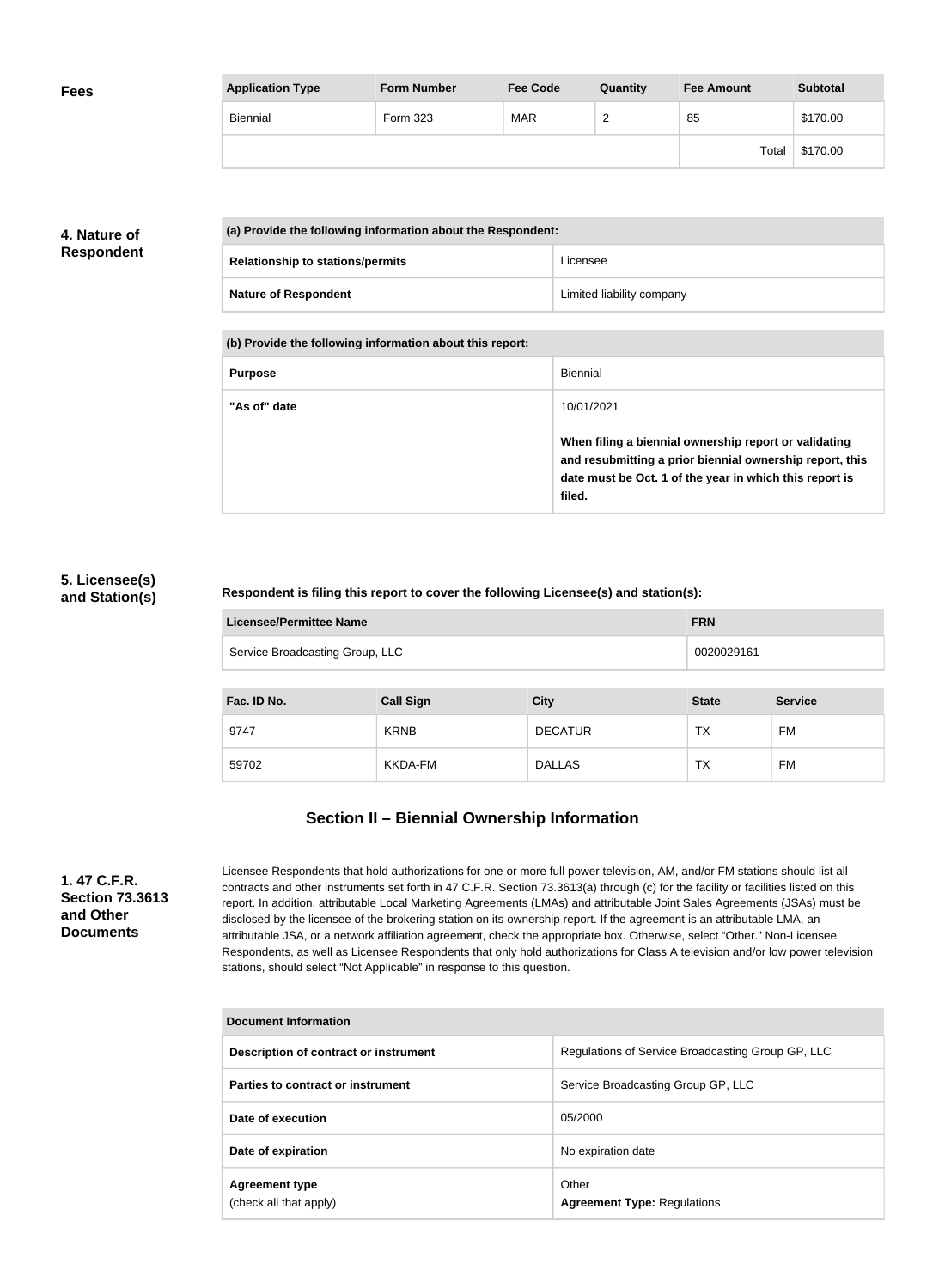#### **Document Information**

| Description of contract or instrument           | Articles of Organization of Service Broadcasting Group GP,<br><b>LLC</b> |
|-------------------------------------------------|--------------------------------------------------------------------------|
| Parties to contract or instrument               | Service Broadcasting Group GP, LLC                                       |
| Date of execution                               | 05/2000                                                                  |
| Date of expiration                              | No expiration date                                                       |
| <b>Agreement type</b><br>(check all that apply) | Other<br><b>Agreement Type: Articles of Organization</b>                 |

#### **Document Information**

| Description of contract or instrument           | Certificate of Merger                                                |
|-------------------------------------------------|----------------------------------------------------------------------|
| Parties to contract or instrument               | Service Broadcasting I, LTD. and Service Broadcasating<br>Group, LLC |
| Date of execution                               | 06/2007                                                              |
| Date of expiration                              | No expiration date                                                   |
| <b>Agreement type</b><br>(check all that apply) | Other<br><b>Agreement Type: Certificate of Merger</b>                |

## **Document Information**

| Description of contract or instrument           | Amended and Restated Partnership Agreement of Service<br><b>Broadcasting Partners, LLP</b> |
|-------------------------------------------------|--------------------------------------------------------------------------------------------|
| Parties to contract or instrument               | Service Broadcasting Partners, LLP                                                         |
| Date of execution                               | 10/2008                                                                                    |
| Date of expiration                              | 12/2099                                                                                    |
| <b>Agreement type</b><br>(check all that apply) | Other<br><b>Agreement Type:</b> Amended and Restated Partnership<br>Agreement              |

#### **Document Information**

| <b>Description of contract or instrument</b> | First Amendment to the Amended and Restated Limited     |
|----------------------------------------------|---------------------------------------------------------|
|                                              | Partnership Agreement of Service Broadcasting Partners, |
|                                              | <b>LLP</b>                                              |
| Parties to contract or instrument            | Service Broadcasting Partners, LLP                      |
|                                              |                                                         |
| Date of execution                            | 10/2008                                                 |
|                                              |                                                         |
| Date of expiration                           | No expiration date                                      |
|                                              |                                                         |
| <b>Agreement type</b>                        | Other                                                   |
| (check all that apply)                       | Agreement Type: Amendment to the Amended and            |
|                                              | <b>Restated Limited Partnership Agreement</b>           |

| <b>Document Information</b>           |                                                                                                                                                                                    |  |  |  |
|---------------------------------------|------------------------------------------------------------------------------------------------------------------------------------------------------------------------------------|--|--|--|
| Description of contract or instrument | Limited Liability Partnership Unit Pledge Agreements                                                                                                                               |  |  |  |
| Parties to contract or instrument     | Service Broadcasting Partners, LLP and each of the Estate<br>of Andrew Kelley, the Maria Pilar Kelley Pineyro Trust, Mary<br>C. Rosenberg Inheritance Trust, and Mary C. Rosenberg |  |  |  |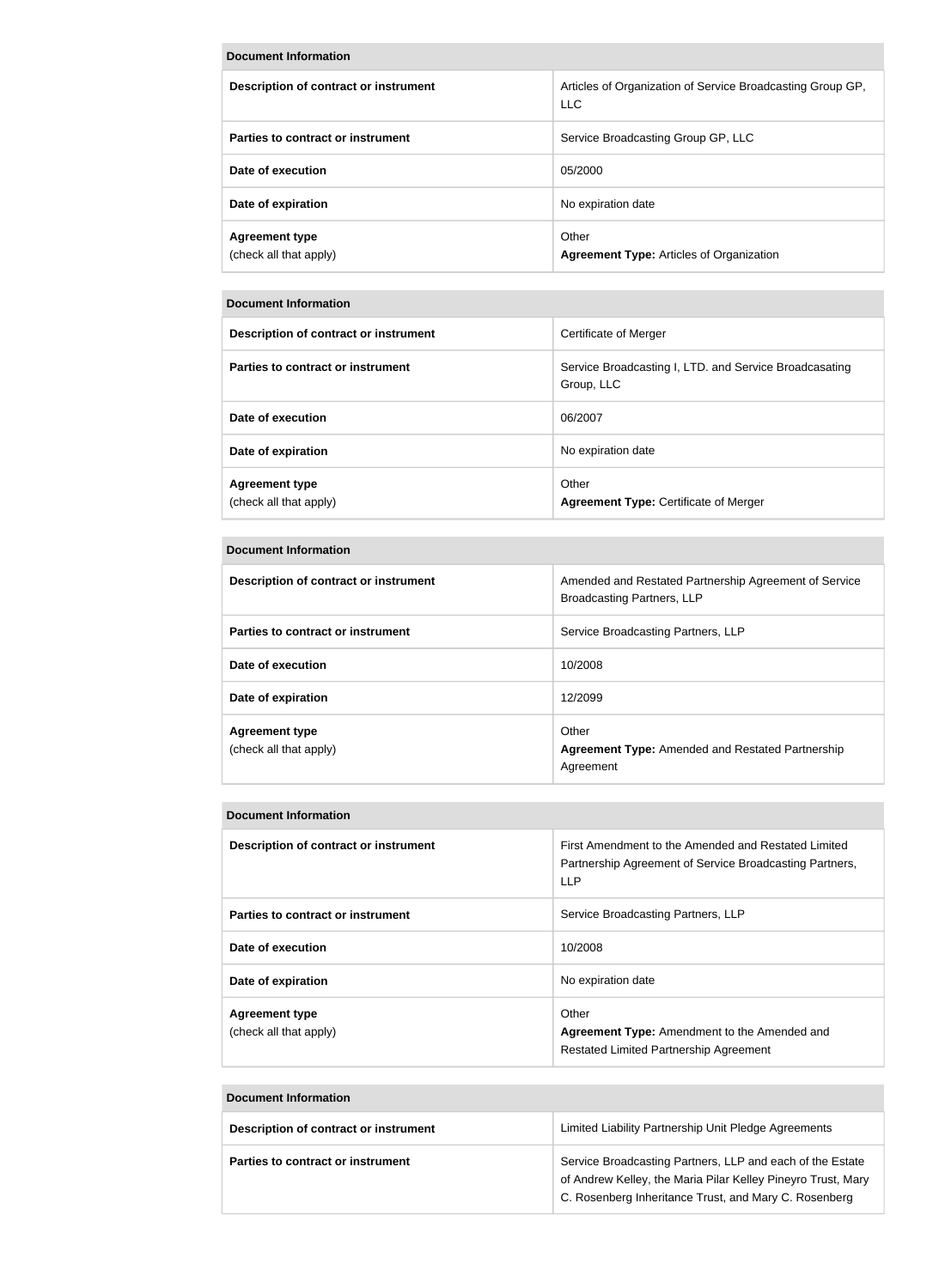| Date of execution                               | 07/2021                                                                                            |
|-------------------------------------------------|----------------------------------------------------------------------------------------------------|
| Date of expiration                              | 07/2027                                                                                            |
| <b>Agreement type</b><br>(check all that apply) | Other<br>Agreement Type: Pledge Agreements of Non-Voting Units<br>in Limited Liability Partnership |

#### **2. Ownership Interests**

**(a)** Ownership Interests. This Question requires Respondents to enter detailed information about ownership interests by generating a series of subforms. Answer each question on each subform. The first subform listing should be for the Respondent itself. If the Respondent is not a natural person, also list each of the officers, directors, stockholders, non-insulated partners, non-insulated members, and any other persons or entities with a direct attributable interest in the Respondent pursuant to the standards set forth in 47 C.F.R. Section 73.3555. (A "direct" interest is one that is not held through any intervening companies or entities.) List each interest holder with a direct attributable interest in the Respondent separately.

Leave the percentage of total assets (Equity Debt Plus) field blank for an interest holder unless that interest holder has an attributable interest in the Respondent solely on the basis of the Commission's Equity Debt Plus attribution standard, 47 C.F.R. Section 73.3555, Note 2(i).

In the case of vertical or indirect ownership structures, list only those interests in the Respondent that also represent an attributable interest in the Licensee(s) for which the report is being submitted.

Entities that are part of an organizational structure that includes holding companies or other forms of indirect ownership must file separate ownership reports. In such a structure do not report, or file a separate report for, any interest holder that does not have an attributable interest in the Licensee(s) for which the report is being submitted.

Please see the Instructions for further detail concerning interests that must be reported in response to this question.

**Ownership Information**

The Respondent must provide an FCC Registration Number for each interest holder reported in response to this question. Please see the Instructions for detailed information and guidance concerning this requirement.

| <b>FRN</b>                                                                    | 0020029161                                              |                         |                                   |  |
|-------------------------------------------------------------------------------|---------------------------------------------------------|-------------------------|-----------------------------------|--|
| <b>Entity Name</b>                                                            | Service Broadcasting Group, LLC                         |                         |                                   |  |
| <b>Address</b>                                                                | PO Box                                                  |                         |                                   |  |
|                                                                               | <b>Street 1</b>                                         | 2221 E. Lamar Boulevard |                                   |  |
|                                                                               | <b>Street 2</b>                                         | Suite 400               |                                   |  |
|                                                                               | <b>City</b>                                             | Arlington               |                                   |  |
|                                                                               | State ("NA" if non-U.S.<br>address)                     | <b>TX</b>               |                                   |  |
|                                                                               | <b>Zip/Postal Code</b>                                  | 76006                   |                                   |  |
|                                                                               | Country (if non-U.S.<br>address)                        | <b>United States</b>    |                                   |  |
| <b>Listing Type</b>                                                           | Respondent                                              |                         |                                   |  |
| <b>Positional Interests</b><br>(check all that apply)                         | Respondent                                              |                         |                                   |  |
| <b>Tribal Nation or Tribal</b><br><b>Entity</b>                               | Interest holder is not a Tribal nation or Tribal entity |                         |                                   |  |
| <b>Interest Percentages</b><br>(enter percentage values<br>from 0.0 to 100.0) | Voting                                                  | 0.0%                    | <b>Jointly Held?</b><br><b>No</b> |  |
|                                                                               | <b>Equity</b>                                           | 0.0%                    |                                   |  |
|                                                                               | <b>Total assets (Equity Debt</b><br>Plus)               | 0.0%                    |                                   |  |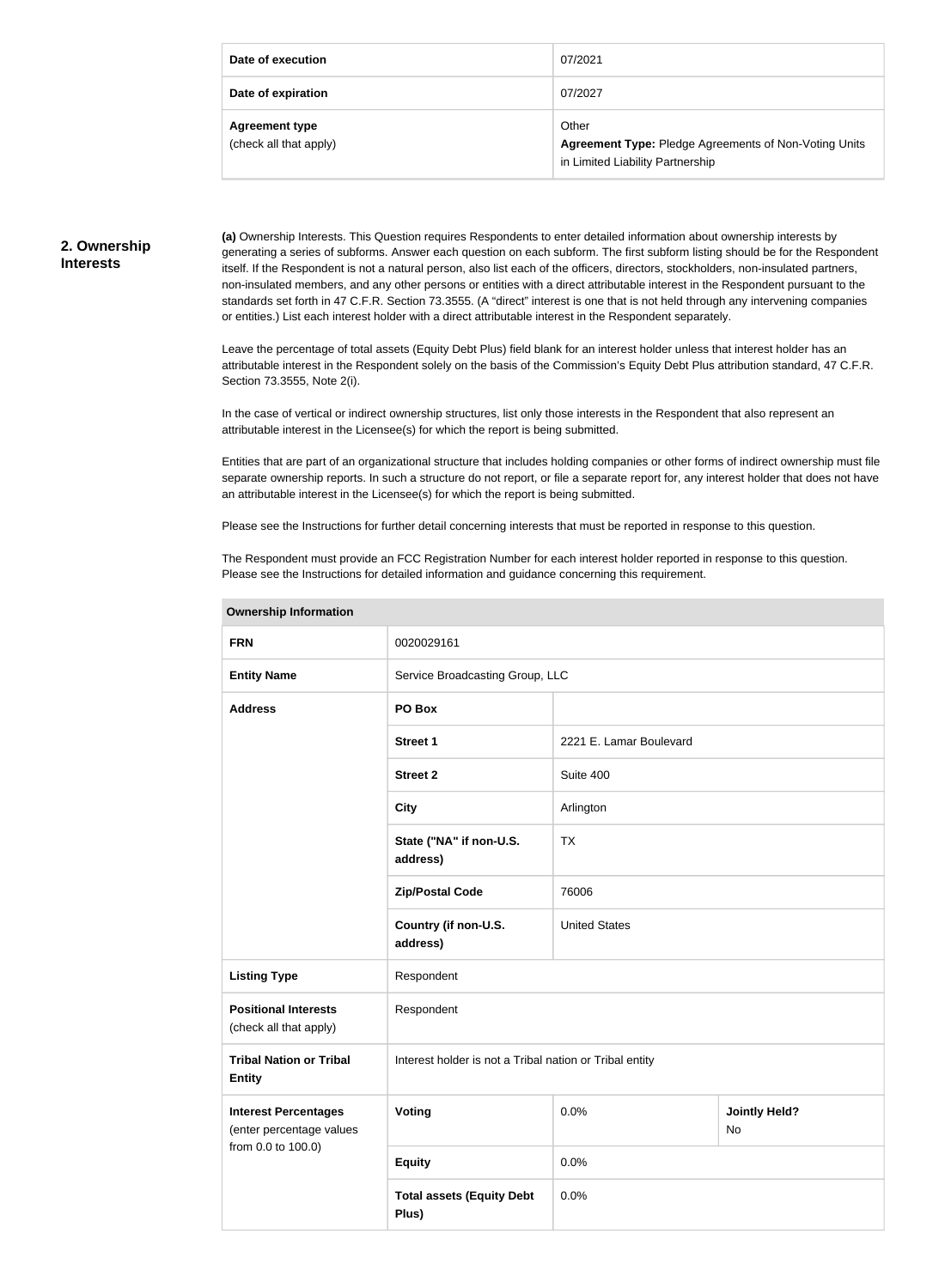**Does interest holder have an attributable interest in one or more broadcast stations that do not appear on this report?**

No

| <b>Ownership Information</b>                            |                                                                                      |                         |                            |  |
|---------------------------------------------------------|--------------------------------------------------------------------------------------|-------------------------|----------------------------|--|
| <b>FRN</b>                                              | 0006130611                                                                           |                         |                            |  |
| <b>Entity Name</b>                                      | Service Broadcasting Partners, LLP                                                   |                         |                            |  |
| <b>Address</b>                                          | PO Box                                                                               |                         |                            |  |
|                                                         | <b>Street 1</b>                                                                      | 2221 E. Lamar Boulevard |                            |  |
|                                                         | <b>Street 2</b>                                                                      | Suite 400               |                            |  |
|                                                         | <b>City</b>                                                                          | Arlington               |                            |  |
|                                                         | State ("NA" if non-U.S.<br>address)                                                  | <b>TX</b>               |                            |  |
|                                                         | <b>Zip/Postal Code</b>                                                               | 76006                   |                            |  |
|                                                         | Country (if non-U.S.<br>address)                                                     | <b>United States</b>    |                            |  |
| <b>Listing Type</b>                                     | Other Interest Holder                                                                |                         |                            |  |
| <b>Positional Interests</b><br>(check all that apply)   | LC/LLC/PLLC Member                                                                   |                         |                            |  |
| <b>Tribal Nation or Tribal</b><br><b>Entity</b>         | Interest holder is not a Tribal nation or Tribal entity                              |                         |                            |  |
| <b>Interest Percentages</b><br>(enter percentage values | Voting                                                                               | 100.0%                  | <b>Jointly Held?</b><br>No |  |
| from 0.0 to 100.0)                                      | <b>Equity</b>                                                                        | 100.0%                  |                            |  |
|                                                         | <b>Total assets (Equity Debt</b><br>Plus)                                            |                         |                            |  |
|                                                         | Does interest holder have an attributable interest in one or more broadcast stations |                         | No                         |  |

# **that do not appear on this report?**

| <b>Ownership Information</b> |                                     |                                     |
|------------------------------|-------------------------------------|-------------------------------------|
| <b>FRN</b>                   | 0027155795                          |                                     |
| <b>Name</b>                  | Hymen Childs                        |                                     |
| <b>Address</b>               | PO Box                              |                                     |
|                              | Street 1                            | c/o Service Broadcasting Group, LLC |
|                              | <b>Street 2</b>                     | 2221 E. Lamar Boulevard, Suite 400  |
|                              | <b>City</b>                         | Arlington                           |
|                              | State ("NA" if non-U.S.<br>address) | <b>TX</b>                           |
|                              | <b>Zip/Postal Code</b>              | 76006                               |
|                              | Country (if non-U.S.<br>address)    | <b>United States</b>                |
| <b>Listing Type</b>          | Other Interest Holder               |                                     |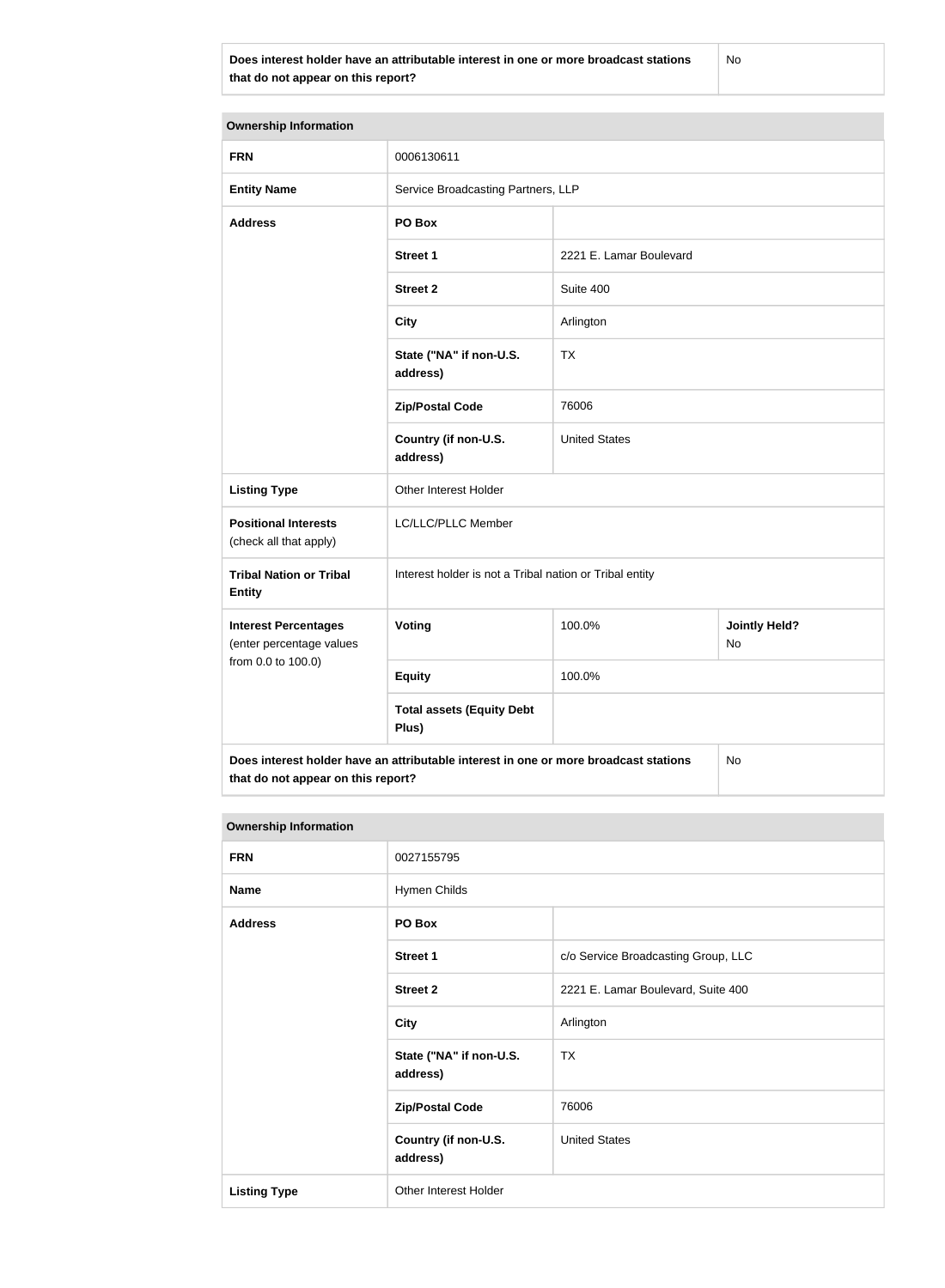| <b>Positional Interests</b><br>(check all that apply)                             | Officer, Other - Manager                                                                                                                            |                        |                            |
|-----------------------------------------------------------------------------------|-----------------------------------------------------------------------------------------------------------------------------------------------------|------------------------|----------------------------|
| Citizenship, Gender,                                                              | <b>Citizenship</b>                                                                                                                                  | <b>US</b>              |                            |
| <b>Ethnicity, and Race</b><br><b>Information (Natural</b><br><b>Persons Only)</b> | Gender                                                                                                                                              | Male                   |                            |
|                                                                                   | <b>Ethnicity</b>                                                                                                                                    | Not Hispanic or Latino |                            |
|                                                                                   | Race                                                                                                                                                | White                  |                            |
| <b>Interest Percentages</b><br>(enter percentage values<br>from 0.0 to 100.0)     | Voting                                                                                                                                              | 0.0%                   | <b>Jointly Held?</b><br>No |
|                                                                                   | <b>Equity</b>                                                                                                                                       | 0.0%                   |                            |
|                                                                                   | <b>Total assets (Equity Debt</b><br>Plus)                                                                                                           |                        |                            |
| that do not appear on this report?                                                | Does interest holder have an attributable interest in one or more broadcast stations                                                                |                        | <b>No</b>                  |
| If "No," submit as an exhibit an explanation.                                     | (b) Respondent certifies that any interests, including equity, financial, or voting<br>interests, not reported in this filing are non-attributable. |                        | Yes                        |